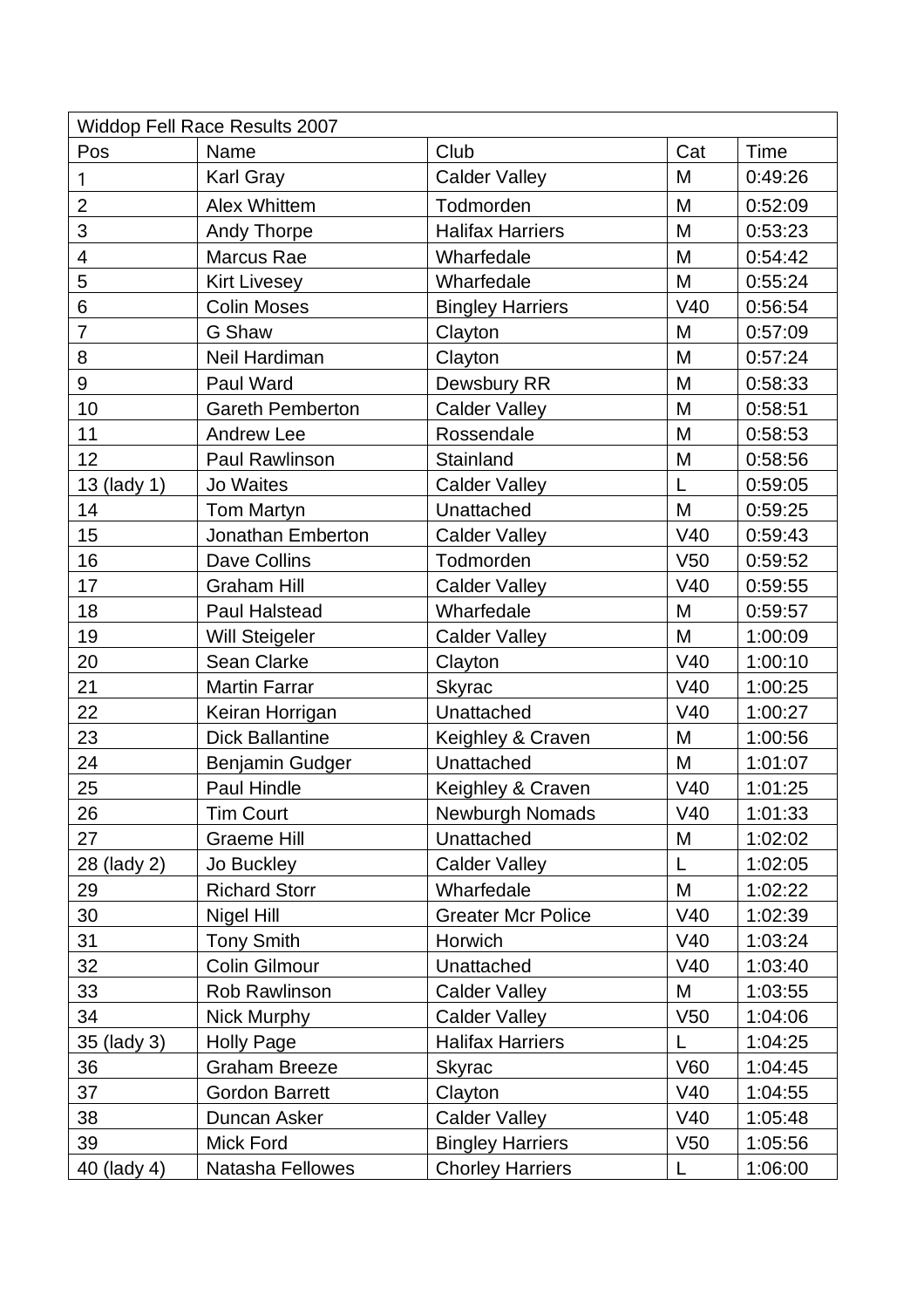| 41           | Kevin Rogan              | Wharfedale               | V50             | 1:06:14 |
|--------------|--------------------------|--------------------------|-----------------|---------|
| 42           | Jeffrey Pickup           | Clayton                  | V50             | 1:06:21 |
| 43           | Dave Reynolds            | Newburgh Nomads          | V40             | 1:06:27 |
| 44           | Peter Jackson            | Unattached               | V <sub>50</sub> | 1:06:29 |
| 45           | <b>Martin Huddleston</b> | <b>Stadium Runners</b>   | M               | 1:06:39 |
| 46 (lady 5)  | Anna Kelly               | Clayton                  | <b>LV40</b>     | 1:06:41 |
| 47 (lady 6)  | Jackie Scarf             | <b>Calder Valley</b>     | <b>LV40</b>     | 1:06:50 |
| 48           | Peter Jackson            | Wharfedale               | V <sub>50</sub> | 1:07:05 |
| 49           | Simon Throup             | Wharfedale               | V40             | 1:07:09 |
| 50           | Kerry Jenkin             | <b>Calder Valley</b>     | M               | 1:07:16 |
| 51           | Simon Hassey             | <b>NYP Tri</b>           | V40             | 1:07:23 |
| 52           | <b>Clive Greatorex</b>   | <b>Calder Valley</b>     | V40             | 1:08:09 |
| 53           | Doug McCallum            | Clayton                  | <b>V60</b>      | 1:08:24 |
| 54           | <b>Andy Dalton</b>       | Newburgh Nomads          | V40             | 1:08:30 |
| 55           | <b>Stephen Bury</b>      | Clayton                  | V <sub>50</sub> | 1:08:53 |
| 56           | <b>Gavin Lee</b>         | Unattached               | V40             | 1:09:00 |
| 57           | Neil Taylor              | Wharfedale               | V40             | 1:09:12 |
| 58           | <b>Peter Fitzpatrick</b> | Unattached               | V40             | 1:09:16 |
| 59           | Peter McDermott          | Keighley & Craven        | V <sub>50</sub> | 1:09:18 |
| 60           | <b>Andy Quickfall</b>    | Newburgh Nomads          | V <sub>50</sub> | 1:09:46 |
| 61           | Peter Bukowski           | Unattached               | M               | 1:09:49 |
| 62           | <b>Mark Neal</b>         | <b>NYP Tri</b>           | V40             | 1:10:03 |
| 63           | Chris Sylge              | <b>Calder Valley</b>     | V40             | 1:10:04 |
| 64           | Jason Jackson            | Unattached               | M               | 1:10:36 |
| 65 (lady 7)  | Gill Myers               | Unattached               | LV40            | 1:10:50 |
| 66 (lady 8)  | <b>Cerys Davies</b>      | <b>Calder Valley</b>     | L               | 1:10:52 |
| 67           | Lee Naylor               | <b>Calder Valley</b>     | M               | 1:10:57 |
| 68           | <b>Nick Harris</b>       | Rossendale               | V50             | 1:11:30 |
| 69           | Keith Parkinson          | Todmorden                | V <sub>50</sub> | 1:11:44 |
| 70           | <b>Tony Minikin</b>      | Keighley & Craven        | <b>V60</b>      | 1:11:54 |
| 71           | <b>Brian Kennedy</b>     | Newburgh Nomads          | V <sub>50</sub> | 1:12:00 |
| 72           | Paul Wilson              | Wharfedale               | V40             | 1:12:02 |
| 73           | <b>Tim Brooks</b>        | Unattached               | M               | 1:12:09 |
| 74 (lady 9)  | Jane Smith               | Todmorden                | <b>LV40</b>     | 1:12:11 |
| 75           | <b>Rod Sutcliffe</b>     | <b>Calder Valley</b>     | V <sub>50</sub> | 1:12:13 |
| 76           | <b>Mick Tomlinson</b>    | Clayton                  | V40             | 1:12:44 |
| 77           | John Lee                 | Todmorden                | V40             | 1:12:58 |
| 78 (lady 10) | <b>Madeleine Watson</b>  | <b>Valley Striders</b>   | LV40            | 1:13:17 |
| 79           | <b>Paul Griffiths</b>    | <b>Barnsley Harriers</b> | V40             | 1:13:26 |
| 80           | <b>Graeme Lloyd</b>      | <b>Calder Valley</b>     | V40             | 1:13:58 |
| 81           | John Thompson            | Wharfedale               | V40             | 1:14:38 |
| 82 (lady 11) | Claire Hanson            | <b>Calder Valley</b>     | L               | 1:15:10 |